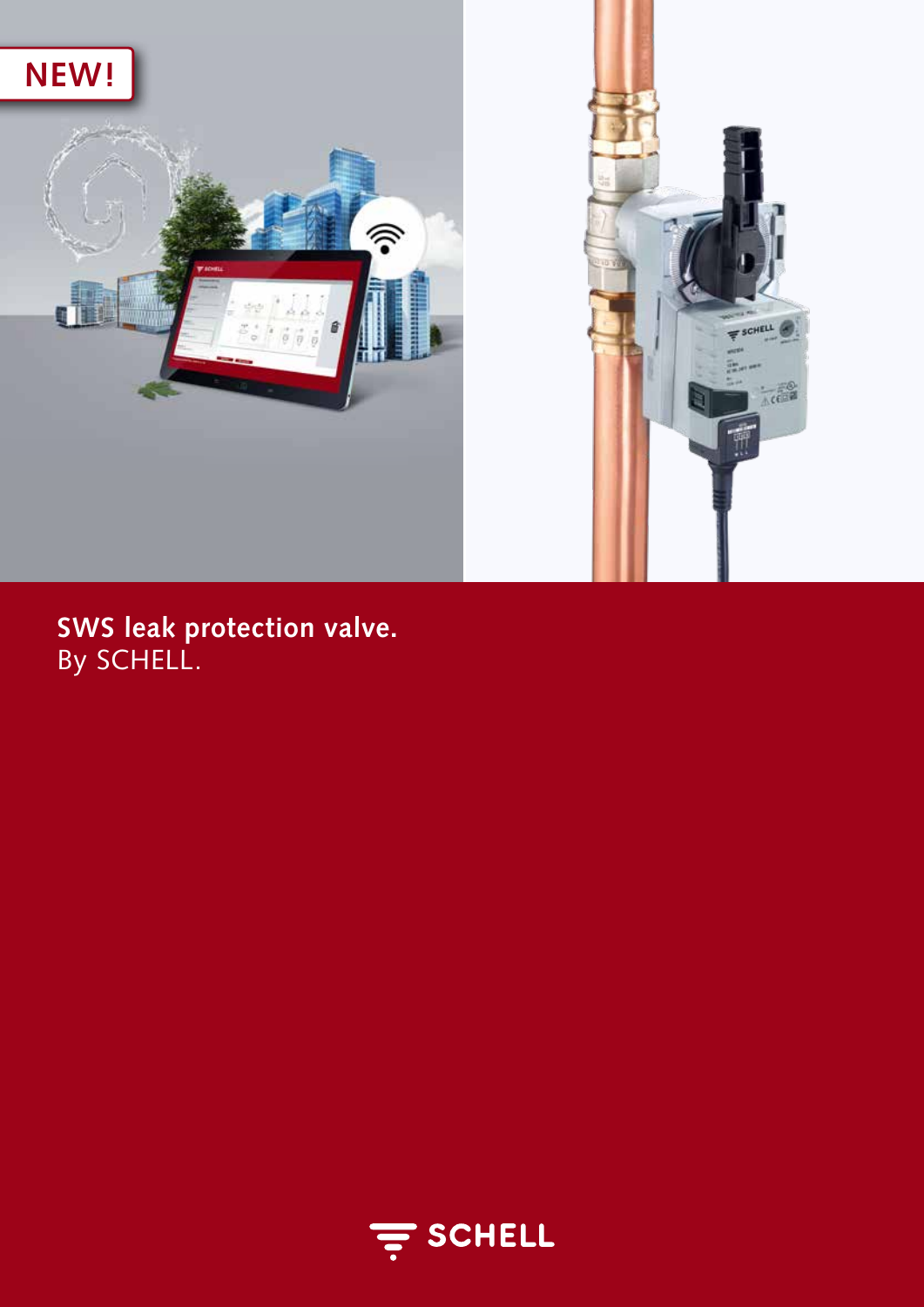# **SCHELL SWS leak protection valve.** Protects against leaks and maintains water quality.

The SCHELL SWS leak protection valve combines hygiene and leak protection into a one-of-a-kind system. This makes it ideal for all buildings with fixed usage or holiday periods – such as councils, local authorities, schools, insurance companies and sports centres. The SWS leak protection valve uses a calendar function to ensure that the drinking water system is always sealed off – either centrally or only in certain parts – when there are no more users in the building. The valve opens and closes automatically to perform the stagnation flushes stored in the system. This ensures hygiene and safety are maintained even during longer periods of absence – such as long weekends, during schools holiday, etc.

## **Product description:**

- SCHELL SWS leak protection valve, electrically operated ball valve
- Available in six different sizes for all standard pipe diameters from DN 15 to DN 50
- Managed centrally via Water Management System SWS
- Devices in touch with drinking water are conform to german drinking water regulation

## **Advantages:**

- No water damage outside a building's hours of use
- No unnecessary water consumption e.g. at night if taps are not closed correctly or if installations have been damaged by vandalism
- Leak protection valve opens for stagnation flushes
- Can also be operated individually via key switch
- Can be deployed centrally or in only parts of the installation
- User-friendly programming of usage and shutoff times for the SWS leak protection valve according to calendar days, for long weekends, holiday periods or times of day (time slots can be set per minute)

Multiple SWS leak protection valves can be integrated at the same time within the Water Management System SWS. This means that protection can be tailored precisely to different floors of a building.

#### **Usage example:**

A three-storey building has the following occupants:

- A hair salon on the ground floor
- A doctor's practice on the first floor
- A suite of offices on the second floor

Since all three users have different hours of business and holidays, the water supply also needs to be regulated individually. Three valves, one for each storey, enable a made-to-measure water supply that is easily programmed on the PC using SWS software. The water supply for the GP is shut off permanently during the

Christmas holidays, for example, while the valve for the offices is opened from 7 a.m. to 6 p.m. between Christmas and New Year's Eve. The hair stylist, who pops into her salon by chance on 25 December, uses her key switch to open the valve for her floor manually and closes the valve again when she leaves her salon. The stagnation flushes programmed for Mondays, Wednesdays and Fridays can take place at 1 a.m. every day, regardless of these opening times. The three valves open and close automatically for each flush.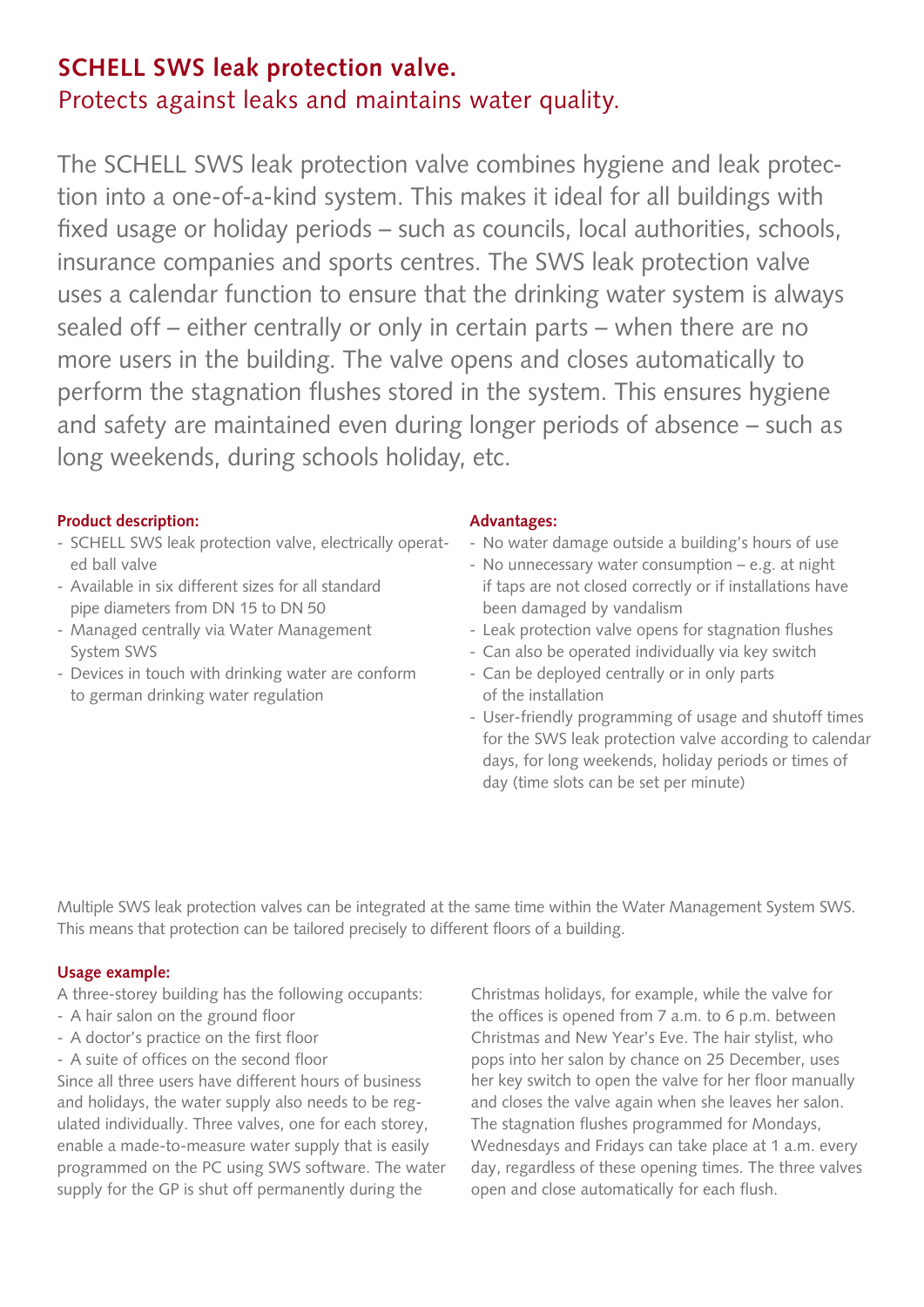